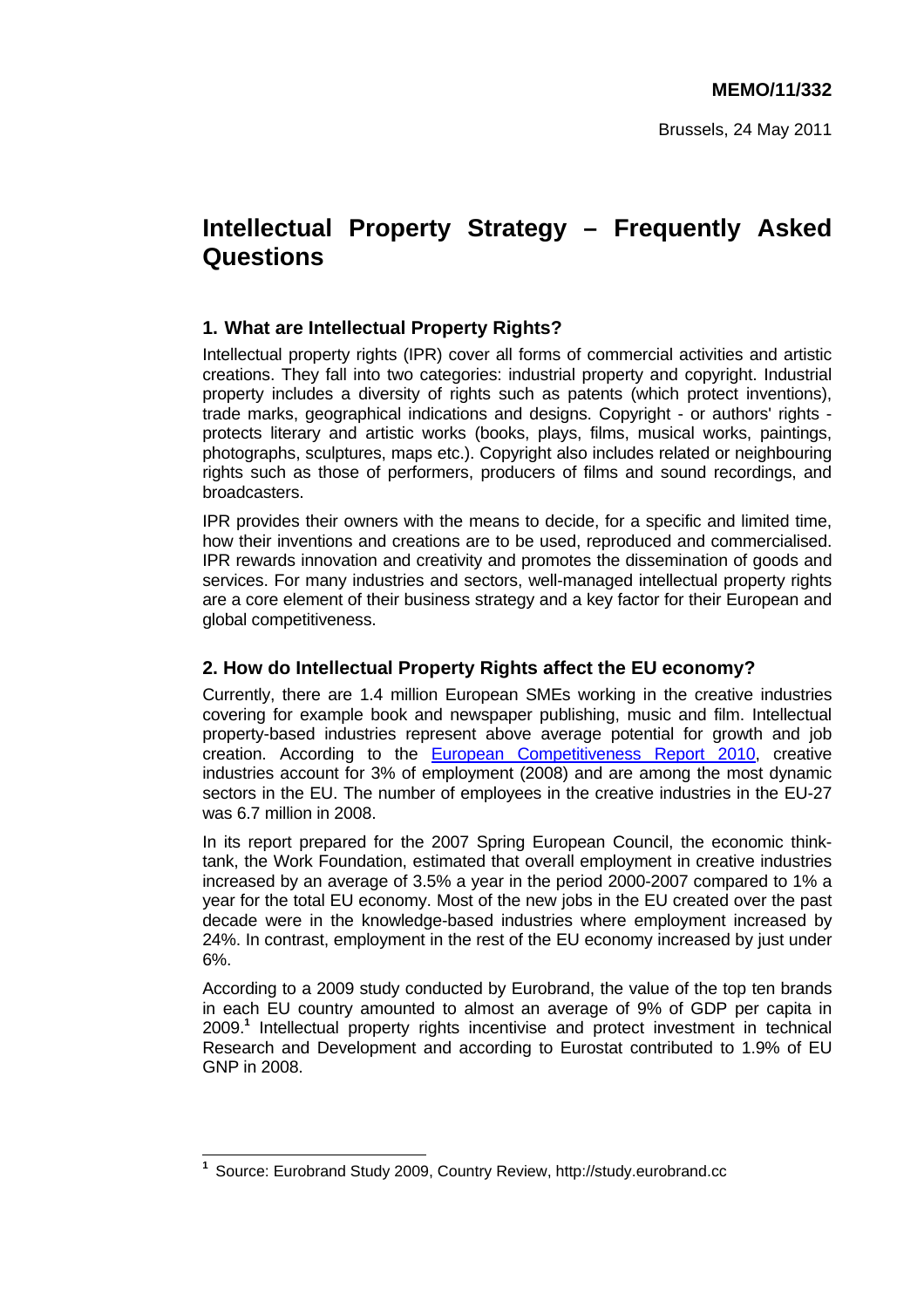# **3. Why an IPR Strategy?**

The IPR Strategy forms part of the Commission's overall agenda to foster sustainable growth and jobs in the Single Market and improve Europe's competitiveness on a global level. IPR policy affects a broad range of the EU's policies and actions, ranging from the internal market to agriculture, the information society and competition policy. The Strategy is therefore complementary to and an essential element of the Europe 2020 Strategy, the Single Market Act and the Digital Agenda for Europe.

While the internal market is one of the success stories of the EU, some obstacles still persist which impede the seamless cross-border flow of goods and services. Problems include the complexities and costs of obtaining patent protection, the fragmentation of the internal market with respect to the multi-territorial online distribution and accessibility of creative content such as music, film and books, as well as the prevalence of internet piracy and counterfeiting.

All these issues require an ambitious, well-managed and efficient IPR framework at European level. The IPR Strategy is the Commission's response to these challenges. It is a forward-looking "blueprint" of the policy initiatives that the Commission intends to take during its current mandate.

# **4. What is the focus of the Strategy?**

The importance of IPR as an engine for growth cannot be under-estimated. The Strategy therefore serves as a blueprint for a series of well synchronized IPRinitiatives aimed at fostering the EU's economic growth, cultural diversity and international competitiveness as well as providing consumers with a wide choice of first class products and services.

Whilst, arguably, the current IPR legislative framework has served Europe well, it is necessary to make it more efficient and streamlined and to adapt it to the digital environment.

#### **5. What are the existing EU rules on intellectual property rights?**

The free movement of goods and services are at the heart of the Single Market. As intellectual property rights (IPR) affect the free movement of both goods and services - think of an author selling his books in multiple Member States or a company doing business in a number of countries using a common logo - the EU has a number of common rules in place that are to avoid barriers to trade.

Key legislation includes:

- **The Copyright in the Information Society Directive** (2001/29): This 2001 Directive ensures that all copyright protected goods and services are adequately protected – be they online or offline. It harmonises the rights of reproduction, distribution, communication to the public, the legal protection of anti-copying devices and rights management systems (see [IP/01/29\)](http://europa.eu/rapid/pressReleasesAction.do?reference=IP/01/528&format=HTML&aged=1&language=EN&guiLanguage=en).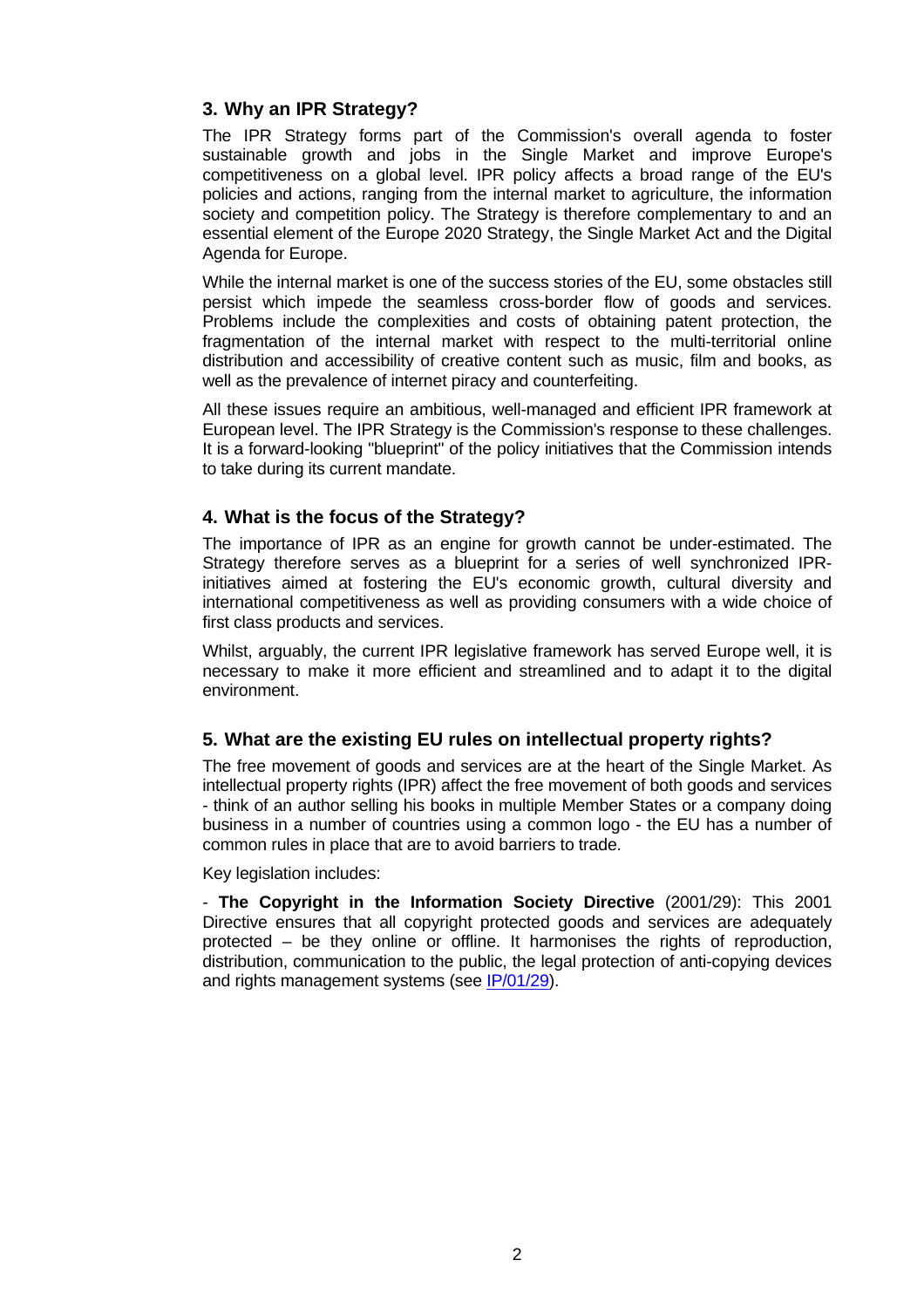**The EU legal framework on Trademarks and Designs**: National trademark**<sup>2</sup>** registration in the EU Member States has been harmonised for almost 20 years and a Community trademark was established 15 years ago. A single Community system for the protection of industrial designs**<sup>3</sup>** was set up in 2001. The Office for Harmonisation (OHIM) in Alicante, Spain, is responsible for granting the EU-wide rights for trademarks and designs.

**- The Enforcement Directive (2004/48):** The 2004 Enforcement Directive is an essential piece of legislation in the fight against counterfeiting and piracy. It aims to harmonise the laws of the Member States on means of enforcing intellectual property rights (via sanctions and remedies). The Directive covers infringements of all intellectual property rights (trade marks, designs, patents, copyright etc.) which are for commercial purposes or which cause significant harm to right holders.

It only covers civil measures. For example, remedies are available to right holders, such as the destruction, recall or permanent removal from the market of pirated or counterfeited goods, as well as financial compensation, injunctions and damages. The Directive also contains the necessary safeguards and limitations to protect the interests not only of the defendant but also of potentially innocent offenders, who have unknowingly been involved in counterfeiting or piracy (see [IP/04/316\)](http://europa.eu/rapid/pressReleasesAction.do?reference=IP/04/316&format=HTML&aged=1&language=EN&guiLanguage=en).

#### **6. Why is the existing framework for intellectual property rights not good enough?**

**I**ntellectual property rights have only been partially harmonised at EU level. A number of IPR-related provisions still exist at Member State level that impede the free movement of goods and services, certainly in the light of new technology, the continuing rise of the Internet and innovative business models.

While the Internet is borderless for example, Europe still remains a patchwork of national online markets. There are cases where Europeans are simply unable to buy copyright-protected works or services electronically across a single digital market.

Another example is the current European patent system: once a patent is granted, there is still a need for validation at Member State level which is very expensive and complex and a substantial hindrance to innovation in Europe.

 $\overline{\phantom{a}}$ **2** A trademark is typically a name, word, phrase, logo, symbol, design, image or a combination of these elements that are used by business or people to make clear that the products and services they offer originate from a unique source. They allow for distinguishing their offerings from competitors.

**<sup>3</sup>** An industrial design, or simply a design, is the ornamental or aesthetic aspect of an article. Designs may consist of three-dimensional features (the shapes or surface of an article) or two-dimensional features (lines, patterns or colours).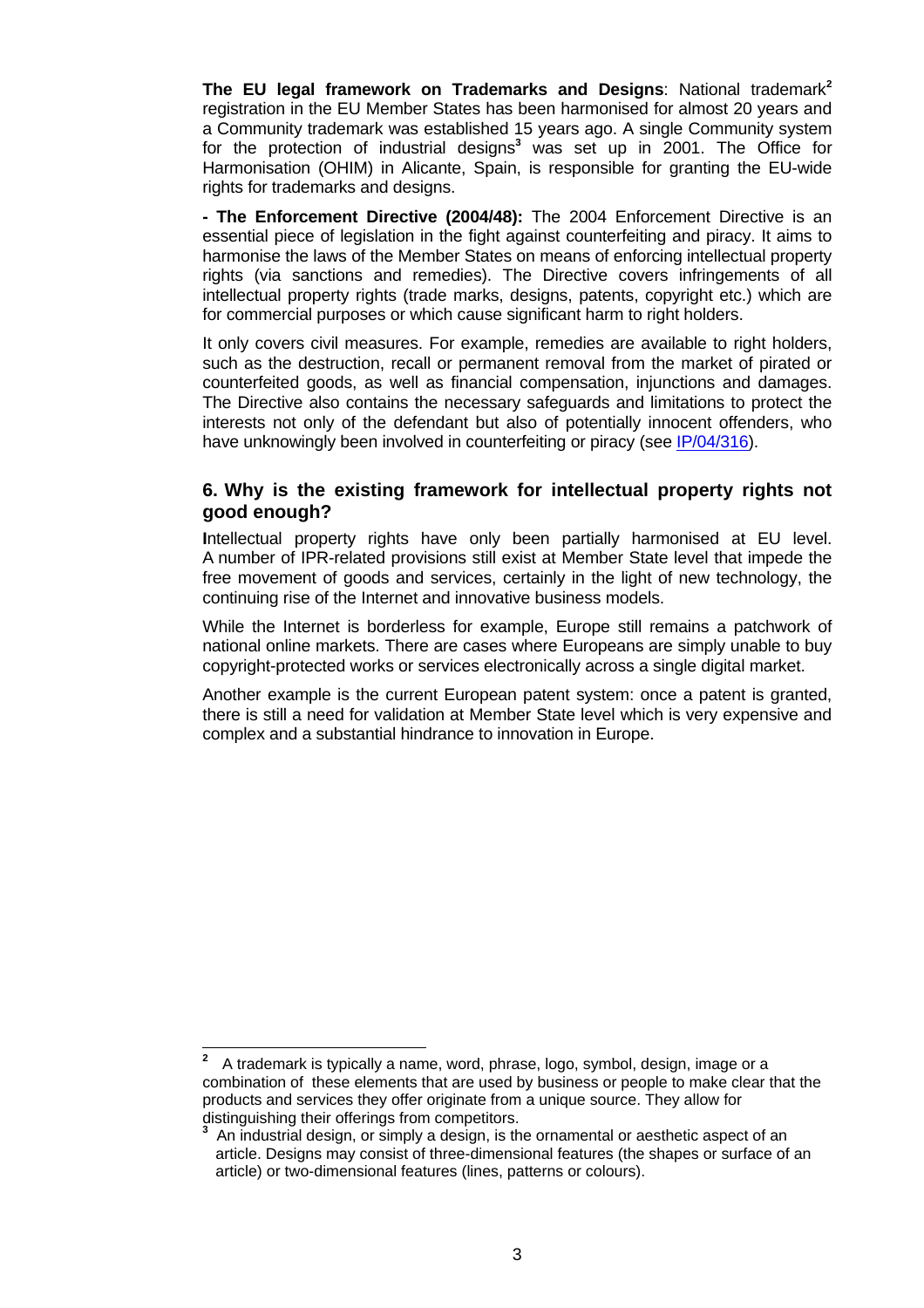# **7. What is the scope and magnitude of counterfeiting and piracy?**

Products and services based on IPR can be difficult and expensive to create but cheap to replicate and reproduce. Organised and large-scale infringement of IPR has become a global phenomenon and is causing worldwide concern. Still, it is very difficult to produce exact figures, as counterfeit and pirated goods fall outside the mainstream economy.

The latest OECD study (2009) estimates that international trade in counterfeit goods grew from just over USD 100 billion in 2000 to USD 250 billion in 2007.**<sup>4</sup>** This figure is larger than the national GDPs of about 150 economies.

Over the last few years, there has been an alarming expansion in the types of products being infringed. They range from luxury items such as sportswear, watches and jewellery, to more ordinary items that have an impact on personal health and safety such as pain killers, razor blades, baby milk, children's toys and car parts. Asia emerges as the largest source for counterfeited and pirated products, with China being the largest source.

According to European Commission figures on national customs activities, the number of registered cases of goods suspected of infringing IPR over the last five years rose from 26 704 in 2005 to 43 572 in 2009, an increase of more than 60 percent in five years.**<sup>5</sup>**

In respect of piracy, the economic impact is less clear at this stage, due to the very recent nature of this phenomenon. The European industry itself indicates that EUR 10 billion and more than 185,000 jobs were lost due to piracy in the music, movie, TV, and software industries in the EU in 2008.**<sup>6</sup>**

#### **8. What is the IPR Strategy proposing for Industrial property rights?**

(1) **Patents:** It is very costly and complex to obtain and enforce patent protection in Europe. Therefore, the Commission has launched in April proposals for **the creation of unitary patent protection** in the framework of enhanced cooperation (see [IP/11/470\)](http://europa.eu/rapid/pressReleasesAction.do?reference=IP/11/470&format=HTML&aged=0&language=EN&guiLanguage=en). In addition, after the opinion of the EU Court of Justice in March, work has also resumed on the establishment of a unified and specialised patent court for classical European patents and future European patents with unitary effect. **A unified patent court** will increase legal certainty for business and avoid the same patent cases being dealt with in courts of different Member States, potentially resulting in contradictory judgments. It would also considerably reduce litigation costs and the time it takes to resolve patent disputes.

 $\overline{a}$ 

**<sup>4</sup>** The report can be found on:

http://www.oecd.org/document/23/0,3746,en\_2649\_34173\_44088983\_1\_1\_1\_1,00.html **<sup>5</sup>** [http://ec.europa.eu/taxation\\_customs/customs/customs\\_controls/counterfeit\\_piracy/statisti](http://ec.europa.eu/taxation_customs/customs/customs_controls/counterfeit_piracy/statistics/) [cs/ i](http://ec.europa.eu/taxation_customs/customs/customs_controls/counterfeit_piracy/statistics/)ndex\_en.htm.

**<sup>6</sup>** See:

http://www.iccwbo.org/uploadedFiles/BASCAP/Pages/Building%20a%20Digital%20Econo my%20-%20TERA(1).pdf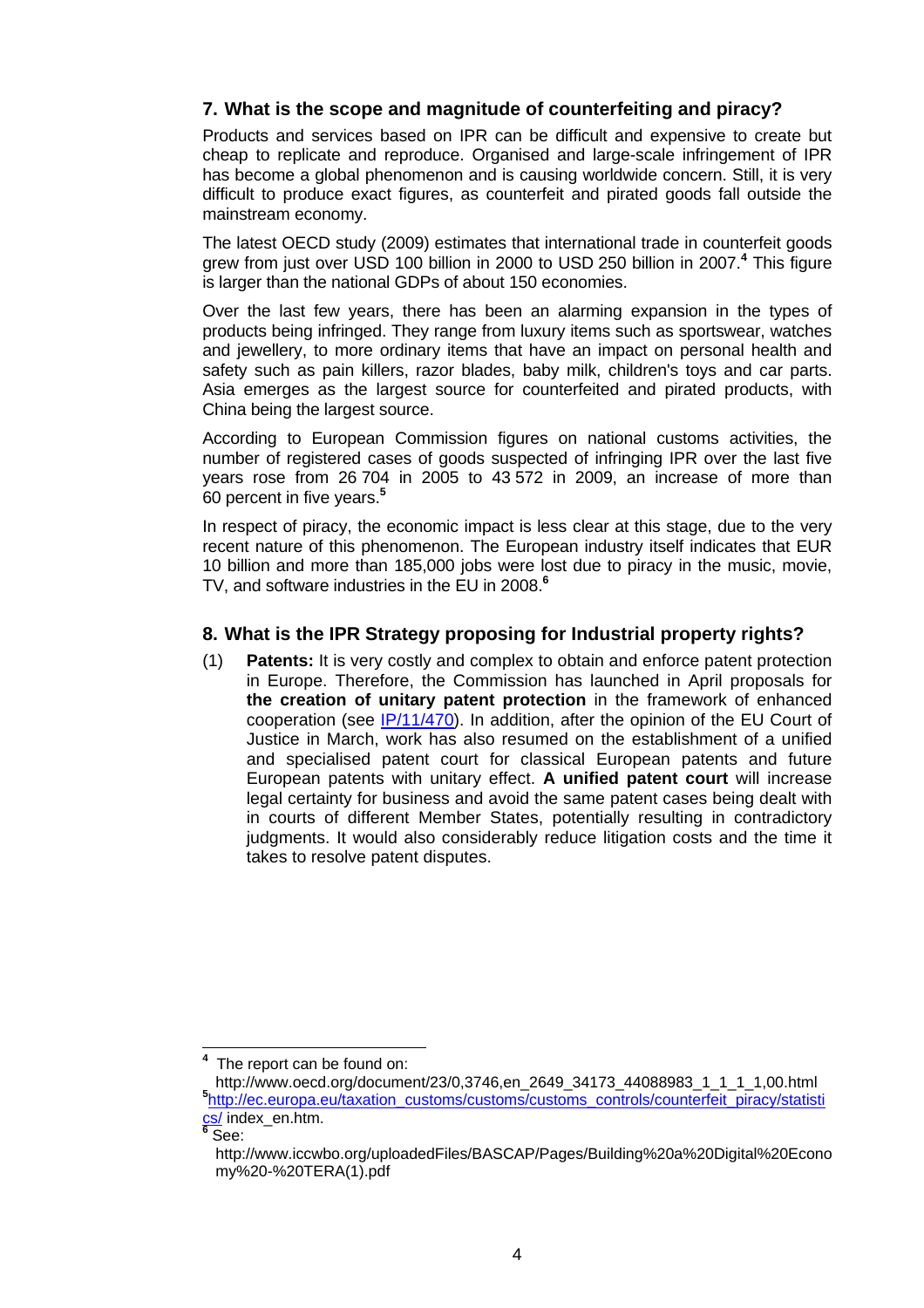- (2) **Trade marks:** It's been over 15 years since the harmonisation of domestic trade mark legislation and the creation of the Community trade mark. **A comprehensive revision of the trade mark system** in Europe is necessary to modernise this system both at EU and national levels by making it more effective, efficient and consistent as a whole, including through increased cooperation between the OHIM (the Office of Harmonisation for the Internal Market, based in Alicante) and national trade mark offices. The Commission intends to present proposals to revise both the Community Trade Mark Regulation and the Trade Mark Directive in the last quarter of 2011.
- (3) **Geographical indications (GIs):** GIs secure a link between a product's quality and its geographical origin. Under EU law, agricultural products such as champagne, Feta cheese and Parma ham already enjoy name protection. However, apart from legislation that exists in some Member States, there are no EU-wide rules that ensure name protection for non-agricultural products such as Carrara marble, Solingen knives, Herend porcelain or Calais lace. This fragmentation or absence of protection in a number of Member States means that there is an unlevel playing field in the European Union which could negatively affect the functioning of the Internal Market The Commission is about to launch **a feasibility study that will consider an EU-wide protection of GIs for non-agricultural products**. Based on the results of this work, an impact assessment analysing different options could be carried out in 2012 followed by eventual proposals.

#### **9. What is the IPR Strategy proposing concerning copyright?**

(1) In 2011, the Commission will present a legislative proposal to **simplify the collective management of copyright** in the EU. Collecting societies licence the rights of creators and collect and distribute their royalties. The Commission's focus will be two-fold. First will be the establishment of common rules for collecting societies in order to enhance the governance and transparency of all collectively-managed revenue streams. Clearer rules on the governance and transparency of collecting societies will create a level playing field amongst right holders, commercial users and collecting societies. Second, the creation of a clear and well-functioning legal framework for the multi-territorial licensing of musical works for online services will encourage the take-up of new business models to provide online services to European consumers.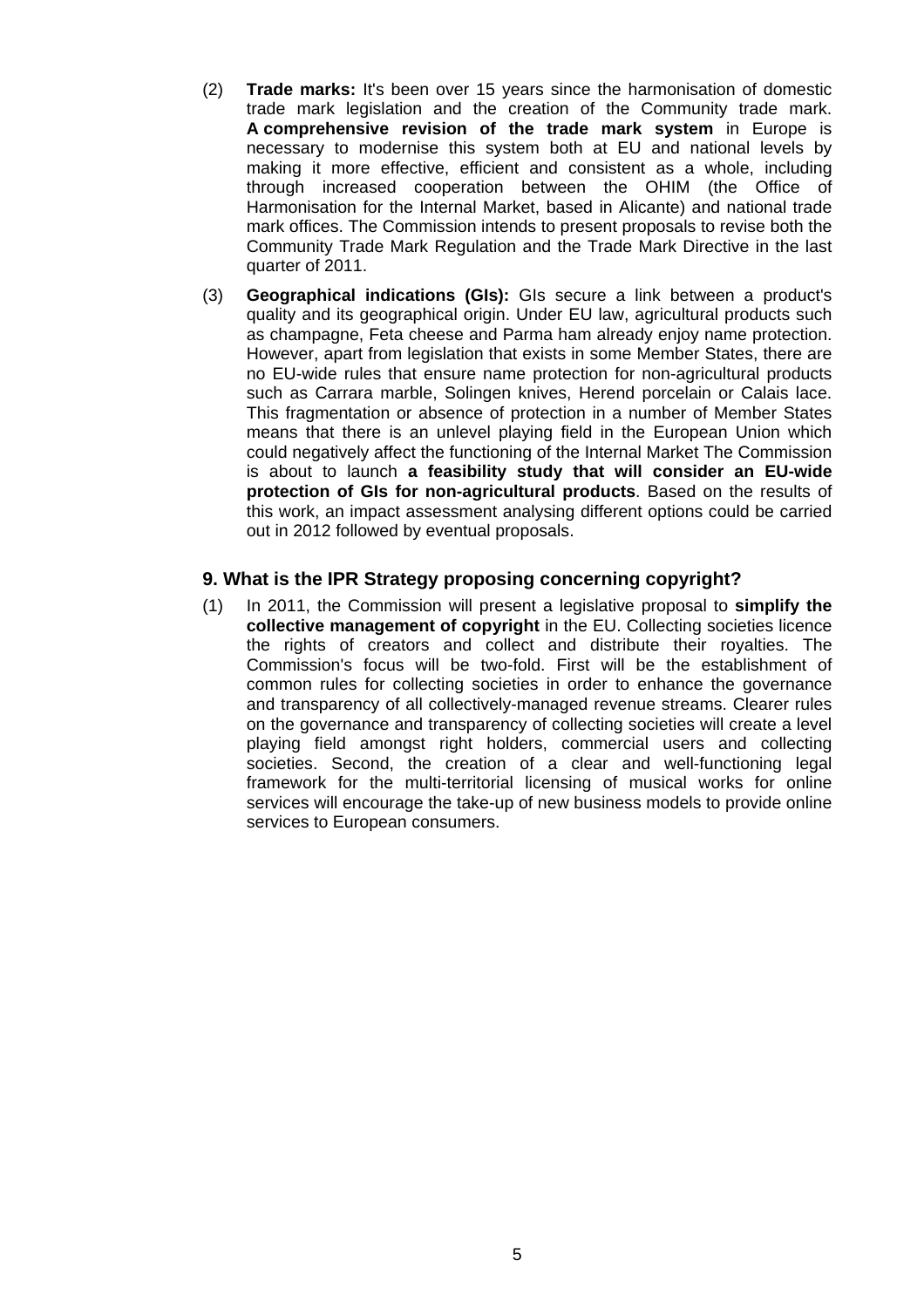- (2) In order to promote the dissemination of Europe's intellectual and cultural heritage, the Commission has today tabled **a legislative proposal to facilitate the digitisation and making available of "orphan works"** (see [MEMO/11/333\)](http://europa.eu/rapid/pressReleasesAction.do?reference=MEMO/11/333&format=HTML&aged=0&language=EN&guiLanguage=en). Orphan works are works such as books, newspapers or films that are still protected by copyright but the copyright holders are not known or locatable. Therefore, they cannot be contacted to give their permission to libraries and archives to digitise their works and make them available online. The lack of a common EU framework on orphan works is impeding the development of European large-scale digital libraries and the functioning of the Europeana portal (see for example [IP/09/1544\)](http://europa.eu/rapid/pressReleasesAction.do?reference=IP/09/1544&format=HTML&aged=0&language=EN&guiLanguage=en). As part of its efforts in the creation of digital libraries, the Commission is also supporting efforts for the conclusion of an agreement between authors, publishers, libraries and collecting societies to enable the online **access to out-ofcommerce books through licensing models**. The agreement is expected to be adopted in mid-2011. Out-of-commerce books are works that are incopyright but that are no longer commercially available in traditional or new electronic formats. They differ from orphan works in that their right holders (authors and publishers) are known and locatable.
- (3) The proper functioning of the Internal Market requires the development of a durable approach to private copying levies. Remuneration for private copying of copyright-protected works is collected in the form of levies on recording media or recording equipment (photocopiers, printers, Mp3 players, CDs and DVDs etc.). However, different rules and tariffs apply across Member States. This impedes the smooth cross-border flow of goods that are subject to levies. The Commission will appoint a high-level mediator, tasked with resolving differences amongst relevant stakeholders to find workable solutions **to improve the administration of levies** and which will be used as the basis for legislative action. The issues that will be looked at specifically are the methodology used to impose set tariffs, which equipment should be subject to levies, and ways to improve the cross-border functioning of disparate national levy systems.
- (4) In the audio-visual sector, the Commission will launch a public consultation on the **online distribution of audiovisual works**. A consultative Green Paper is due for adoption in October 2011. On the basis of the results, the Commission will determine whether any follow-up action needs to be taken in order to stimulate the European audiovisual sector as regards issues such as video-on-demand (VoD) services and cross-border broadcast services.
- (5) In October 2011, the Commission will present its **report on the application of the Artists' Resale Right Directive<sup>7</sup>** as required by Article 11 of the Directive. One aspect of the report is to quantify the impact that the resale right has had on the sale of works whose authors have deceased ("hereditary resale right"). Five of the 27 Member States (the United Kingdom, the Netherlands, Austria, Malta and Ireland) currently benefit from an exemption to apply the hereditary resale right which expires on 1 January 2012. The Commission is currently analysing the results of a public consultation on the Directive's implementation in order to quantify the impact of the hereditary resale right on the Internal Market.

 **7** Directive 2001/84/EC of 27 September 2001 on the resale right for the benefit of the author of an original work of art.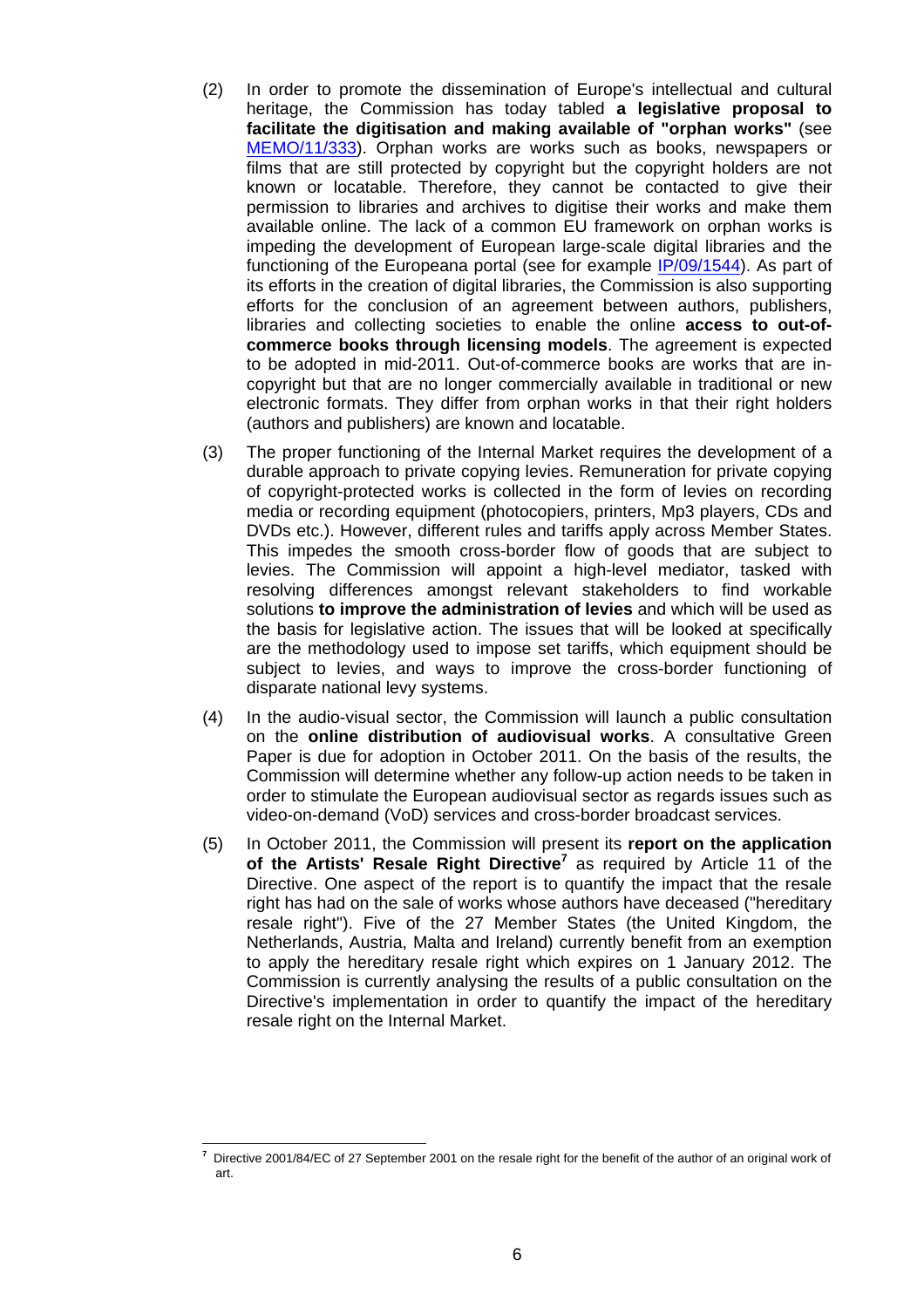(6) As part of its long-term strategy on copyright, the Commission will assess the feasibility of creating **a European Copyright Code.** A future Code could envisage a comprehensive codification of the EU copyright directives and provide an opportunity to examine the feasibility of an optional "unitary" copyright title to provide right holders with the flexibility to choose whether to license and enforce their copyrights nationally or on a multi-territory basis. Given its far-reaching implications, the creation of a European Copyright Code requires further study and analysis.

#### **9. What are you proposing on the enforcement side?**

- 1) In the first year of the existence of the European Observatory on Counterfeiting and Piracy, its institutional framework was set up and initial activities were launched.**<sup>8</sup>** In the future, the Observatory should focus increasingly on operational tasks, such as organising training for enforcement authorities (customs, police and judicial authorities etc.), setting up a database of national and European case law and fostering cooperation with and support for those third countries which are particularly vulnerable to counterfeiting and piracy and are used by complex criminal networks as manufacturing and distribution bases. As the Observatory is unable to fulfil its full potential under the current set-up, the Commission has today tabled a draft **Regulation to provide the Observatory with additional responsibilities and a sustainable structure**. Until these arrangements are formally in place following adoption by the European Parliament and the Council, a "Memorandum of Understanding", also published today, enables OHIM to support the Observatory's work in the interim period.
- (2) The report on the application of the IPR Enforcement Directive (Directive 2004/48/EC) of 22 December 2010 (see [EXME11/11.01\)](http://europa.eu/rapid/pressReleasesAction.do?reference=MEX/11/0111&format=HTML&aged=0&language=EN&guiLanguage=en) shows that the Directive has provided a solid basis for the enforcement of intellectual property rights in the internal market. However, the report also shows that major provisions of the Directive have led to very diverging interpretations by Member States and their courts, and that the Directive is not fit to deal with new issues related to the Internet. The results of a public consultation on the report are currently being evaluated. On the basis of the consultation process, the Commission will in Spring 2012, propose **a revision of the Directive**.
- (3) Furthermore, the Commission will pursue its efforts to explore to what extent the sale of counterfeit goods over the internet can be reduced through voluntary measures, involving the stakeholders most concerned by this phenomenon (right holders and internet platforms). In this context, a **Memorandum of Understanding** was signed by major internet platforms and right holders on 4 May 2011.**<sup>9</sup>** Over the coming twelve months, these stakeholders will review and measure progress, under the auspices of the Commission services.

 **8** se[e http://ec.europa.eu/internal\\_market/iprenforcement/observatory/index\\_en.htm f](http://ec.europa.eu/internal_market/iprenforcement/observatory/index_en.htm)or more information

Full text available at http://ec.europa.eu/internal\_market/iprenforcement/stakeholders\_dialogues\_en.htm.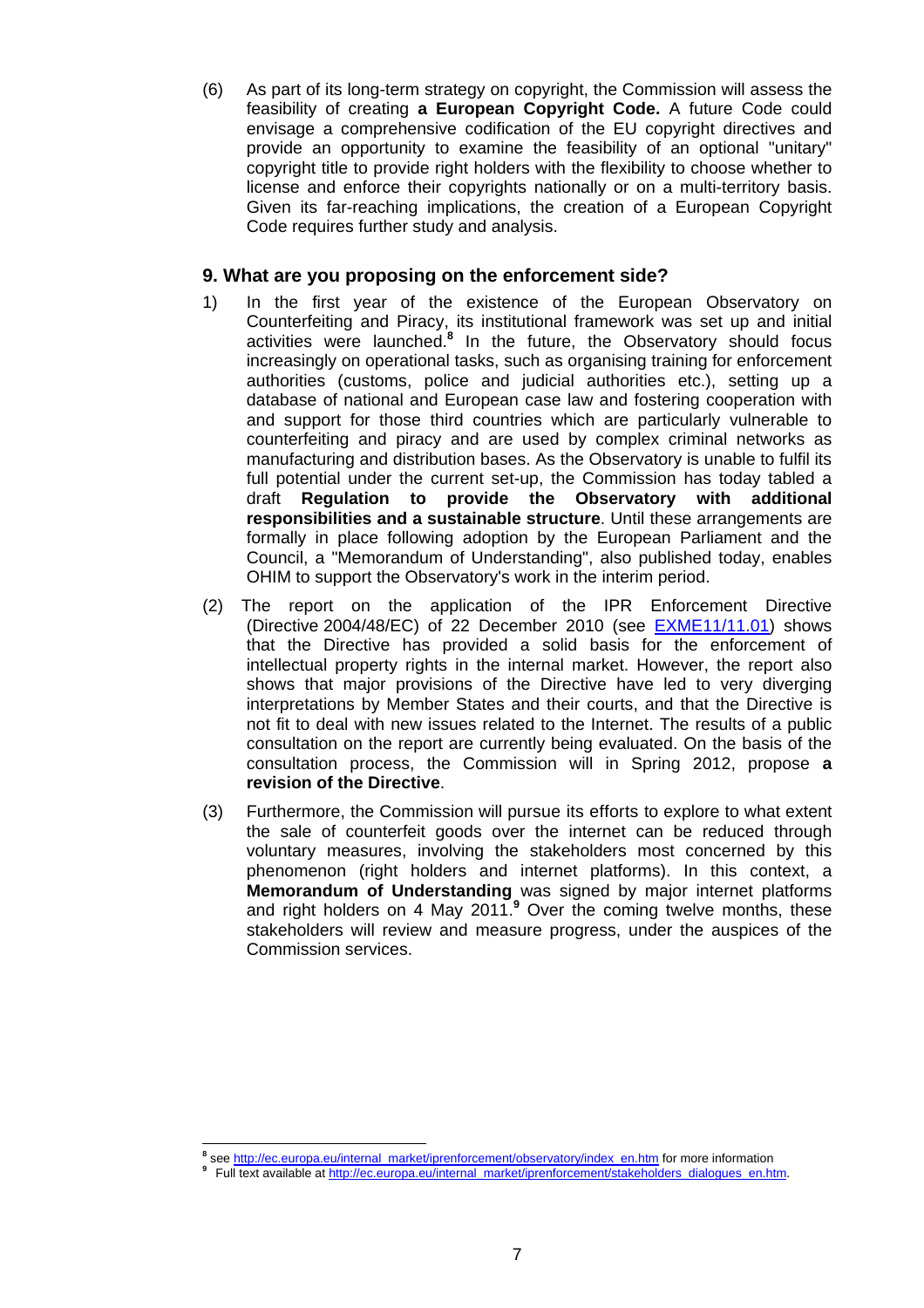(4) The increase in international trade has put the spotlight on the international dimension of IPR. For this reason, schemes to prevent and reduce IPR infringements that are based on the internal market have to be complemented by others that focus on the EU's external borders and on third countries. The Commission will therefore strengthen customs enforcement of intellectual property rights through the adoption of a **new Customs Regulation** and create conditions for effective action, while streamlining procedures; it will ensure higher standards of IPR customs enforcement in third countries and cooperation in the framework of trade agreements and through coordination with international organisations; and it will pursue customs cooperation in order to reduce the scale of IPR infringements in bilateral trade between the EU and China (see also [MEMO/11/327\)](http://europa.eu/rapid/pressReleasesAction.do?reference=MEMO/11/327&format=HTML&aged=0&language=EN&guiLanguage=en).

#### **10. Concerning enforcement in the Strategy, what is the Commission's position regarding illegal downloading?**

The Strategy promotes an approach aimed at tackling infringements at their source. Illegal file sharing is a complex phenomenon and involves several different parties all playing a specific role, the Internet Access Provider being one of them.

The follow-up work announced in the Strategy will focus on service providers who either infringe copyright themselves or who systematically and knowingly facilitate or sustain the piracy activities of others, and profit there from. Such an approach will target the corrosive forces driving online piracy, while respecting at the same time the innovative powers of broadband internet without prejudging the legitimate interest of consumers, including those who download. All service providers concerned have to respect an appropriate level of care in their commercial operations.

This approach fully complies and does not alter the existing rules on limited liability for certain types of ISP activities**<sup>10</sup>**, such as laid down in the [e-Commerce Directive.](http://ec.europa.eu/internal_market/e-commerce/index_en.htm) It also does not change the current possibility in the EU *acquis* to have injunctions imposed by courts upon internet intermediaries who are not infringing themselves but whose networks are used by third parties to infringe.

Along the lines set out in the Strategy and in compliance with the Commission's Better Regulation approach, the Commission services are currently preparing, in full consultation with all stakeholders concerned, an Impact Assessment on the different potential options for action, on the basis of which the Commission will decide on the way forward. All options are on the table.

 $\overline{a}$ **<sup>10</sup>** An ISP (Internet Service Provider) is a very general term which covers many more types of internet related activities than just "access to the internet". For example, it could also be a website showing in a structured way online content available for downloading (a so-called indexing site). While this is also an ISP, they are mostly different and distinct from a provider offering internet access to business and consumers.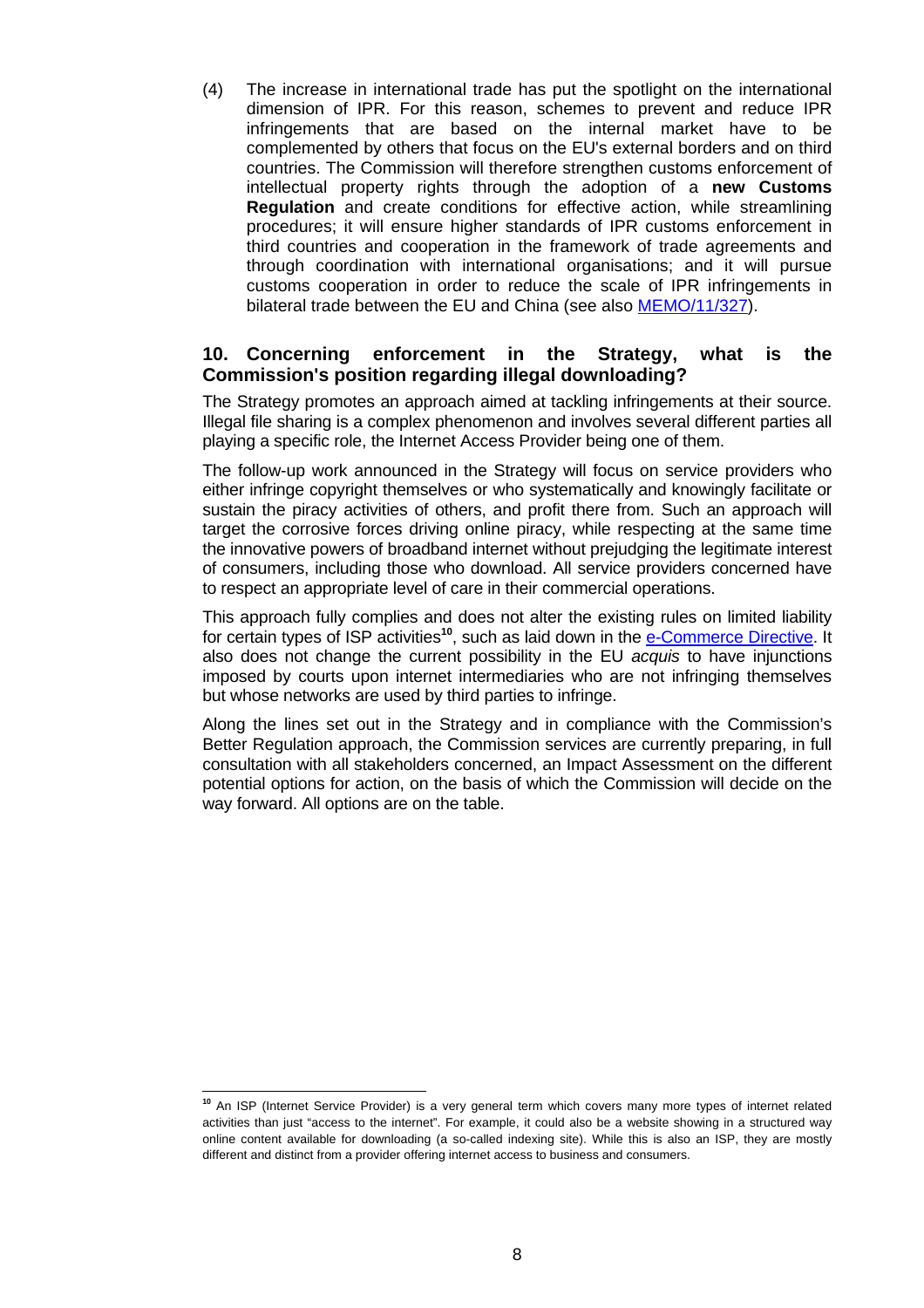# **11. What is the international dimension of intellectual property rights?**

In the light of international trade, a number of international agreements have been put in place to create an international framework for intellectual property rights.

Key international agreements are:

- **The Paris Convention**: The 1883 Paris Convention for the Protection of **Industrial Property** is one of the oldest intellectual property treaties in the world. The Convention requires its signatories to recognise applications for trademarks, designs or patents from other signatory countries in the same way as it recognises applications from its own nationals. Furthermore, the Convention stipulates that, once the applicant indeed becomes the owner of a patent, design or trademark, the owner will have the same protection and the same remedies against an infringement as a national owner. The Convention is administered by the World Intellectual Property Organisation (WIPO), a specialised agency of the UN. The Convention currently has 173 signatory countries - including all EU Member States, China and the United States.
- **The Berne Convention**: The 1886 Berne Convention for the protection of Literary and Artistic Works is an international agreement that governs the internationalisation of **copyright**. The Convention requires its signatories to automatically recognise the copyright of works of authors from other signatory countries in the same way as it recognises the copyright of its own nationals. In addition, the Convention requires the signatories to provide strong minimum standards for copyright law, including on the duration of protection. The general rule is that protection must be granted until the expiration of the  $50<sup>th</sup>$  year after the author's death. The Convention is also administered by the WIPO and currently has 164 signatory countries including all EU Member States, China and the United States.
- **The TRIPS Agreement:** The 1994 Agreement on Trade Related Aspects of Intellectual Property Rights (TRIPS) introduces for the first time intellectual property law, including the provisions of the Paris and the Berne Conventions, into the international trading system. It is administered by the World Trade Organisation (WTO) and sets down minimum protection standards for a number of intellectual property rights, such as copyright, geographical indications, patents and trademarks. The Agreement also lays down certain general principles applicable to all IPR enforcement procedures and contains provisions on civil and administrative procedures, remedies and provisional measures. It also contains special requirements related to border measures and criminal procedures, which specify, in a certain amount of detail, the procedures and remedies that must be available so that right holders can effectively enforce their rights. The agreement also makes disputes between signatories about the respect of the TRIPS obligations subject to the WTO's dispute settlement procedures. All of the 153 WTO members are members of the TRIPS agreement and includes all EU Member States, the United States and China.